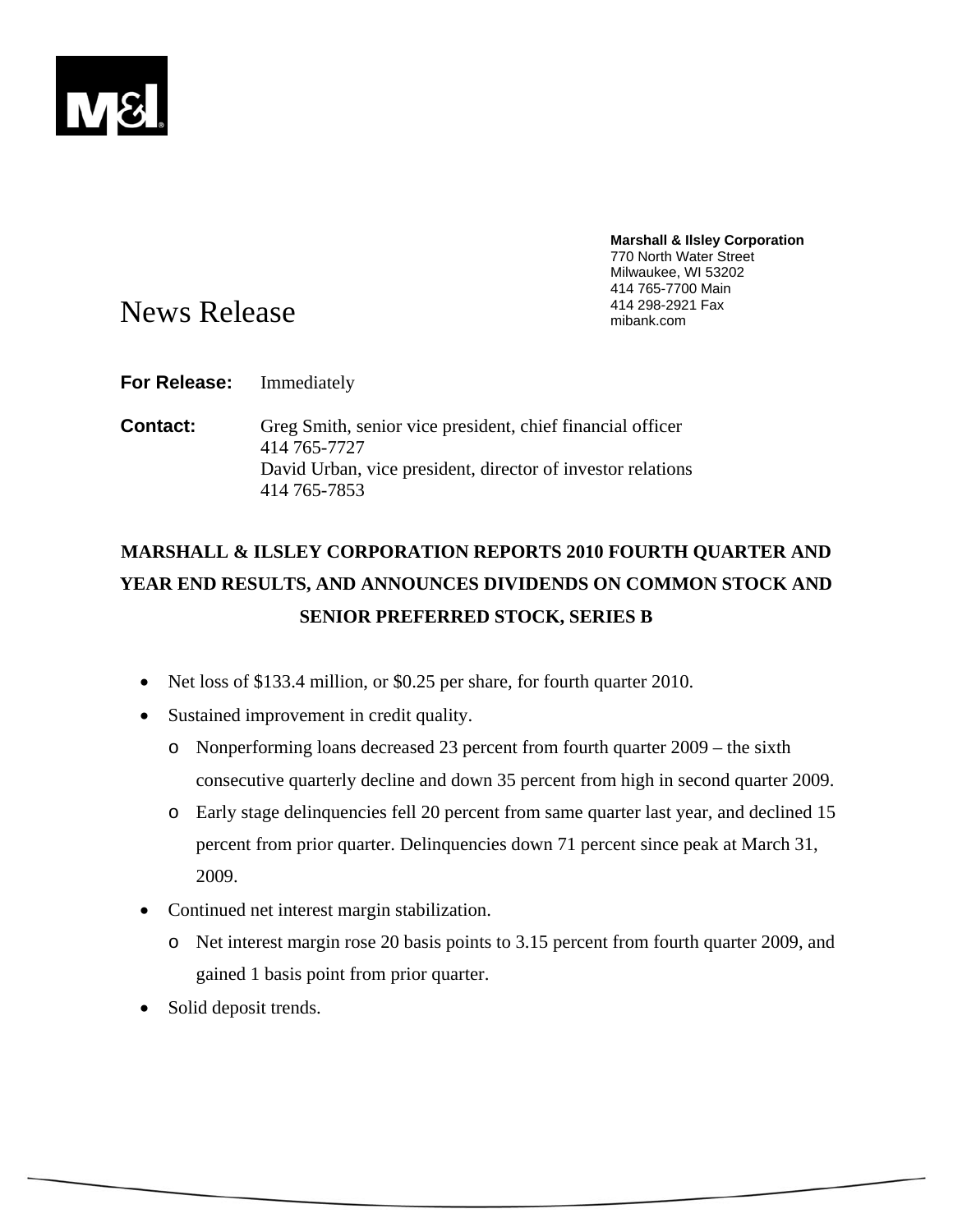- o Transaction deposits increased \$2.8 billion or 12 percent compared to fourth quarter 2009.
- Declared \$0.01 per share cash dividend on common stock and \$21.4 million cash dividend on Senior Preferred Stock, Series B.

Milwaukee, Wis. – January 20, 2011 – Marshall & Ilsley Corporation (NYSE: MI) (M&I) today reported a 2010 fourth quarter net loss of \$133.4 million, or \$0.25 per share, as compared to a net loss of \$259.5 million, or \$0.54 per share, in the fourth quarter of 2009. For the year ended December 31, 2010, M&I reported a net loss of \$616.9 million, or \$1.18 per share, as compared to a net loss of \$858.8 million, or \$2.46 per share, for the year ended December 31, 2009.

*"Our fourth quarter results were substantially better than the same period last year," said Mark Furlong, president and CEO, Marshall & Ilsley Corporation. "We continue to make steady progress in addressing credit challenges, posting six consecutive quarters of asset quality improvement, and we continue to remain diligent in improving our credit profile."* 

## **Net Interest Income**

The Corporation's net interest income (FTE) was \$375.9 million for the fourth quarter of 2010, down \$30.2 million or 7 percent compared to the fourth quarter of 2009. The net interest margin was 3.15 percent, up 20 basis points from the fourth quarter of 2009, and up 1 basis point from the prior quarter. During the fourth quarter of 2010, M&I's net interest margin benefited from changes in deposit mix, but continued to be penalized by a high cash balance.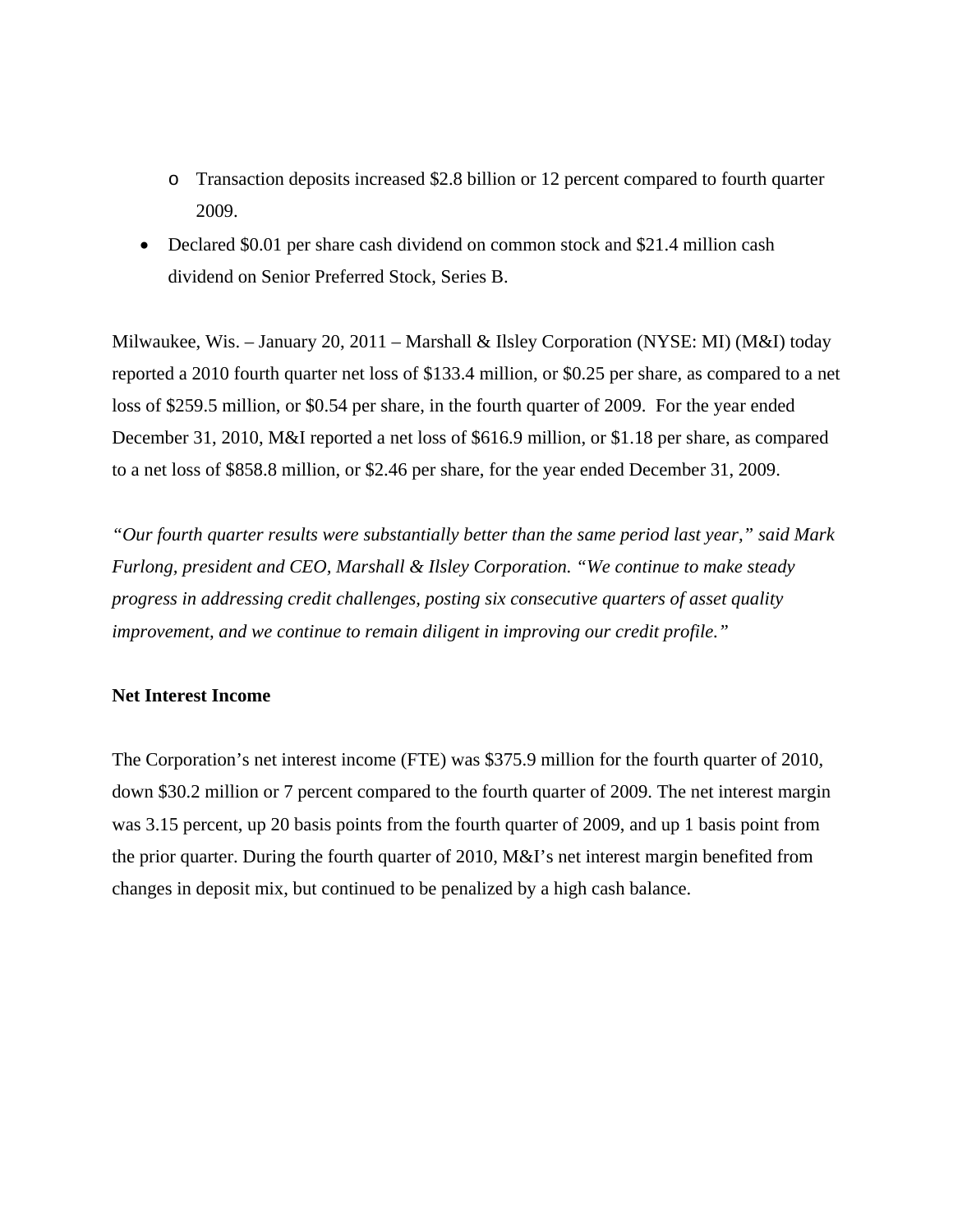# **Asset Quality**

M&I continued to proactively address credit quality in the fourth quarter of 2010 by identifying and writing down troubled assets, selling problem loans, reducing exposure to construction and development loans, and maintaining loan loss reserves.

- Provision for loan and lease losses was \$429.1 million in the fourth quarter of 2010, down \$209.9 million or 33 percent versus the fourth quarter of 2009. Net charge-offs for the period were \$429.7 million, falling \$142.6 million or 25 percent compared to the same quarter last year.
- Construction and development (C&D) exposure declined from the third quarter of 2010 to 8.65 percent of total loans. Arizona C&D exposure fell 79 percent since the fourth quarter of 2007.
- Allowance for loan and lease losses at quarter-end was \$1.4 billion, or 3.75 percent of total loans and leases, an increase of 40 basis points from the same quarter last year.

Asset quality trends demonstrated further stabilization through lower early stage delinquencies, nonperforming loan inflows, and nonperforming loans.

- Early stage delinquencies fell 20 percent from the same quarter last year, and declined 15 percent from the prior quarter.
- Nonperforming loan inflows decreased 32 percent from the fourth quarter of 2009 to \$638 million, and dropped 10 percent from the third quarter of 2010.
- Nonperforming loans decreased \$477.1 million, or 23 percent from the fourth quarter of 2009 – the sixth consecutive quarterly decline and down 35 percent from the high point set in the second quarter of 2009.
- Nonperforming loans and leases were 4.24 percent (or 2.58 percent excluding nonperforming loans and leases less than ninety days past due) of total loans and leases at December 31, 2010, compared to 4.62 percent at December 31, 2009.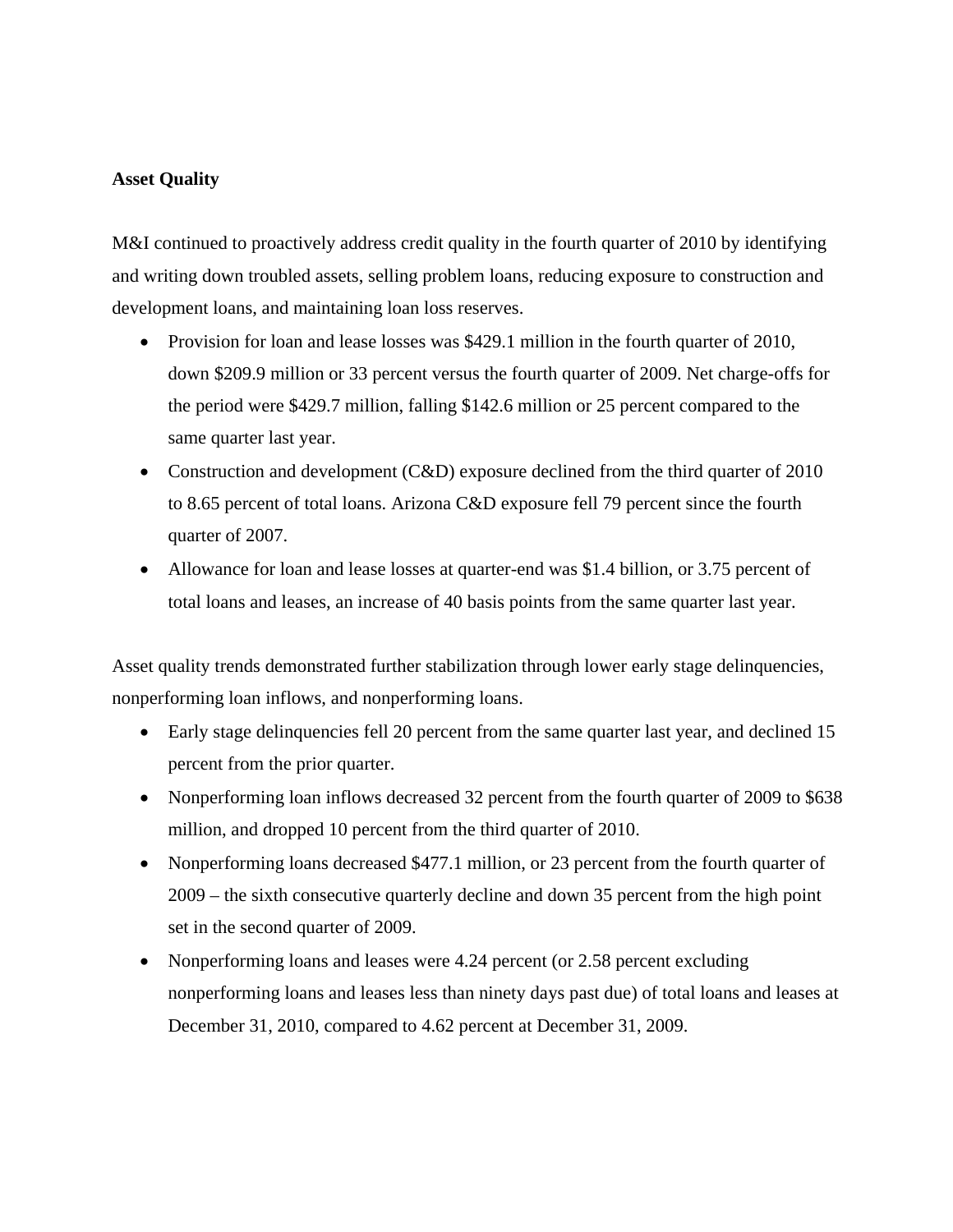## **Non-Interest Income**

The Corporation's non-interest income was \$255.9 million for the fourth quarter of 2010 compared to \$239.8 million for the fourth quarter of 2009. Net investment securities gains were \$54.4 million for the current quarter versus \$40.6 million in the same quarter last year. After adjusting for net investment securities gains, M&I's non-interest income increased \$2.1 million or 1 percent versus the fourth quarter of 2009. Wealth Management revenue was \$72.9 million for the current quarter, exceeding the same quarter last year by \$3.0 million or 4 percent. Assets under management and assets under administration were \$33.6 billion and \$134.2 billion, respectively, at December 31, 2010, compared to \$32.9 billion and \$122.3 billion, respectively, at December 31, 2009.

## **Non-Interest Expense**

M&I's non-interest expense was \$400.4 million for the fourth quarter of 2010 compared to \$405.4 million for the fourth quarter of 2009. Net credit-related expenses (meaning expenses associated with collection efforts and carrying nonperforming assets) were \$45.3 million for the current quarter versus \$65.1 million in the same quarter last year. Non-interest expense in the fourth quarter of 2010 included expenses associated with the recently announced transaction with BMO Financial Group. In addition, M&I incurred increases in expenses in the fourth quarter of 2010 compared to the fourth quarter of 2009 for severance and retiring wholesale CDs. After adjusting for net credit-related expenses, deal fees, severance, and non-cash expenses related to retiring wholesale CDs, M&I's non-interest expense amounted to \$335.2 million in the fourth quarter of 2010 compared to \$335.6 million in the fourth quarter of 2009 and was relatively unchanged. The Corporation's adjusted efficiency ratio was 59.0 percent in the current quarter after adjusting for net credit-related expenses and other one-time items.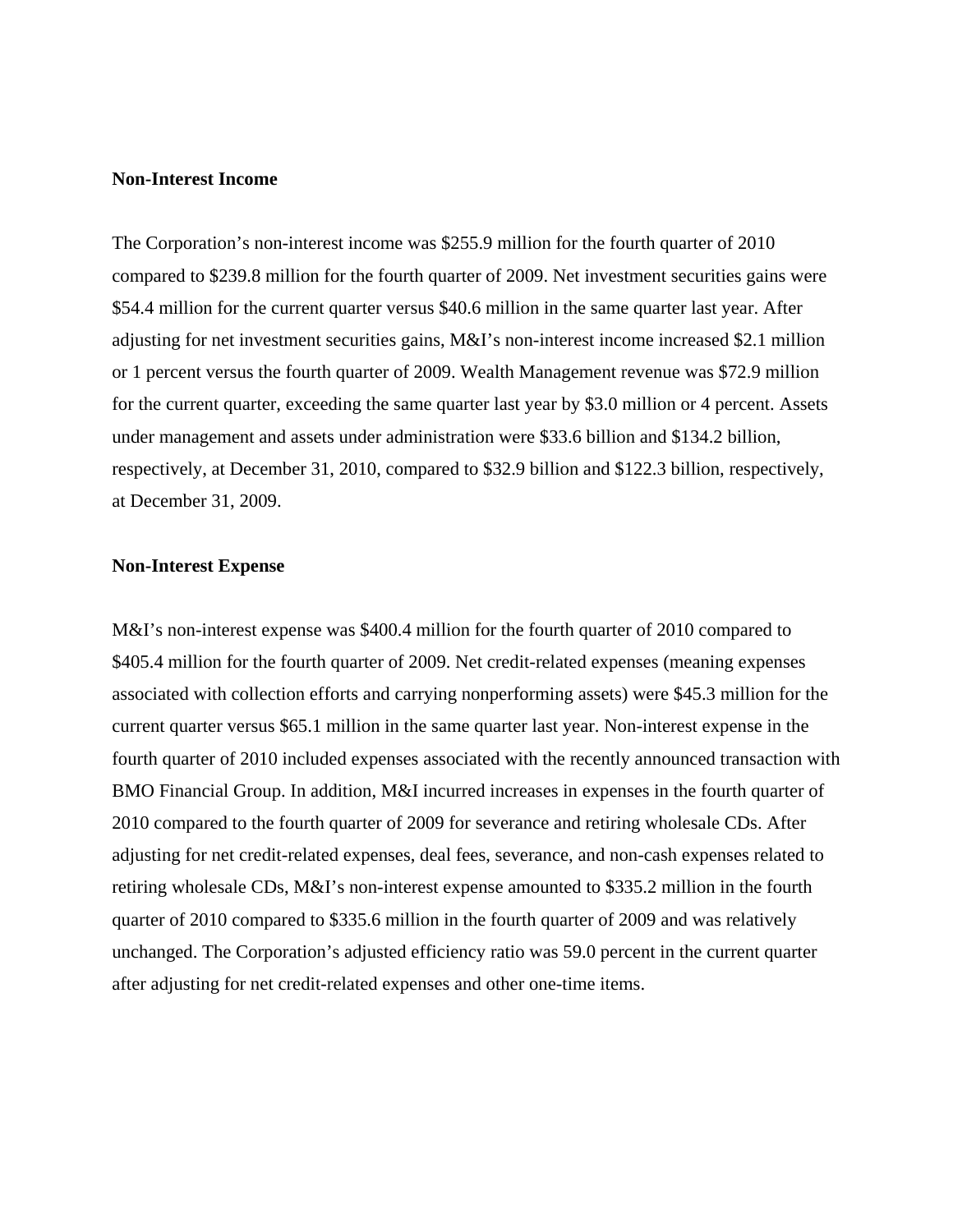## **Loan and Deposit Growth**

M&I's average loans and leases totaled \$38.7 billion for the fourth quarter of 2010, decreasing \$6.6 billion or 15 percent compared to the fourth quarter of 2009. When adjusted for the targeted reduction in the Corporation's construction and development portfolio, loans fell \$4.0 billion or 10 percent versus the same quarter last year. Loan balances continued to be negatively impacted by lower utilization rates on commercial lines of credit and the depressed real estate markets.

The Corporation's average deposits totaled \$38.6 billion for the fourth quarter of 2010, falling \$3.0 billion or 7 percent versus the fourth quarter of 2009 due to the decline in wholesale deposits. M&I's bank-issued deposits rose \$0.9 billion or 3 percent over the past year, reflecting successful growth in transaction accounts. The Corporation's transaction deposits totaled \$24.8 billion for the fourth quarter of 2010, increasing \$2.8 billion or 13 percent compared to the fourth quarter of 2009. M&I's wholesale deposits totaled \$7.0 billion for the fourth quarter of 2010, down \$3.9 billion or 36 percent compared to the same quarter last year.

#### **Year-To-Date Results**

M&I reported a net loss of \$616.9 million, or \$1.18 per share, for the year ended December 31, 2010, as compared to a net loss of \$858.8 million, or \$2.46 per share, for the year ended December 31, 2009. The Corporation's net interest income (FTE) was \$1,579.5 million for the year ended December 31, 2010, a decrease of \$28.5 million or 2 percent compared to the year ended December 31, 2009. M&I's non-interest income was \$875.0 million for the year ended December 31, 2010 versus \$903.0 million for the year ended December 31, 2009. The Corporation's non-interest expense was \$1,574.3 million for the year ended December 31, 2010 compared to \$1,566.8 million for the year ended December 31, 2009.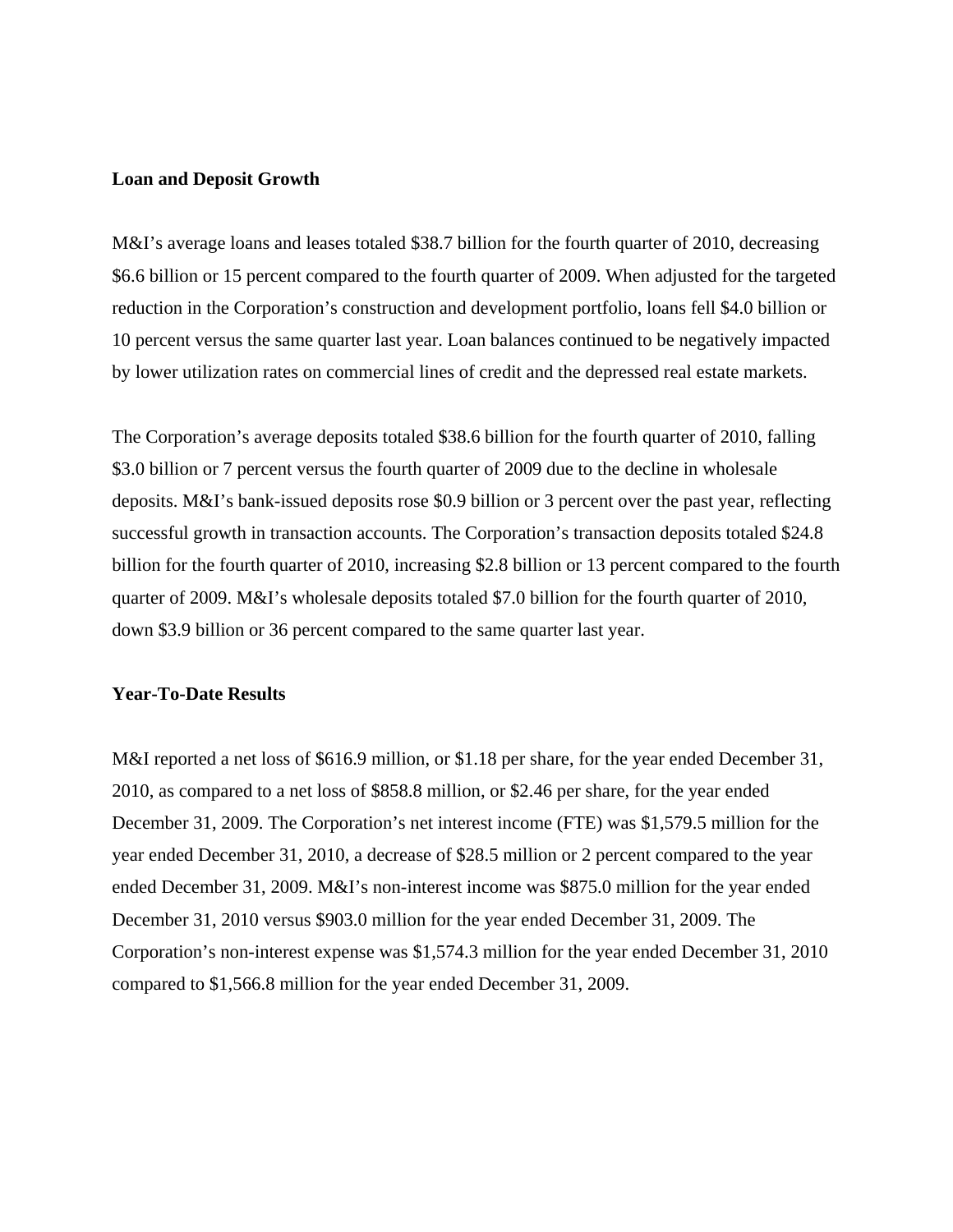### **Balance Sheet and Capital Management**

The Corporation's consolidated assets and total equity were \$50.8 billion and \$6.3 billion, respectively, at December 31, 2010, compared to \$57.2 billion and \$7.0 billion, respectively, at December 31, 2009. There were 528.7 million common shares outstanding at December 31, 2010, versus 525.4 million outstanding at December 31, 2009. For the three months and year ended December 31, 2010, M&I's net loss included \$25.3 million, or \$0.04 per share, and \$101.0 million, or \$0.20 per share, for dividends on the Corporation's Senior Preferred Stock, Series B, owned by the U.S. Treasury under the Capital Purchase Program. For the three months and year ended December 31, 2009, M&I's net loss included \$25.2 million, or \$0.05 per share, and \$100.2 million, or \$0.28 per share, for dividends on the Series B preferred stock.

M&I's tangible common equity ratio was 7.9 percent at December 31, 2010, compared to 8.2 percent at December 31, 2009.

### **Dividend Declarations**

Marshall & Ilsley Corporation's Board of Directors today declared a regular quarterly cash dividend of \$0.01 per share on its common stock. The dividend is payable on March 11, 2011, to common stock shareholders of record at the close of business on March 1, 2011.

In addition, the Board of Directors declared a regular quarterly cash dividend of \$21.4 million in the aggregate on its Senior Preferred Stock, Series B. The Senior Preferred Stock, Series B was purchased from M&I by the U.S. Treasury as part of the U.S. Treasury's Capital Purchase Program. The Preferred Stock dividend is payable on February 15, 2011, to the shareholder of record at the close of business on February 1, 2011.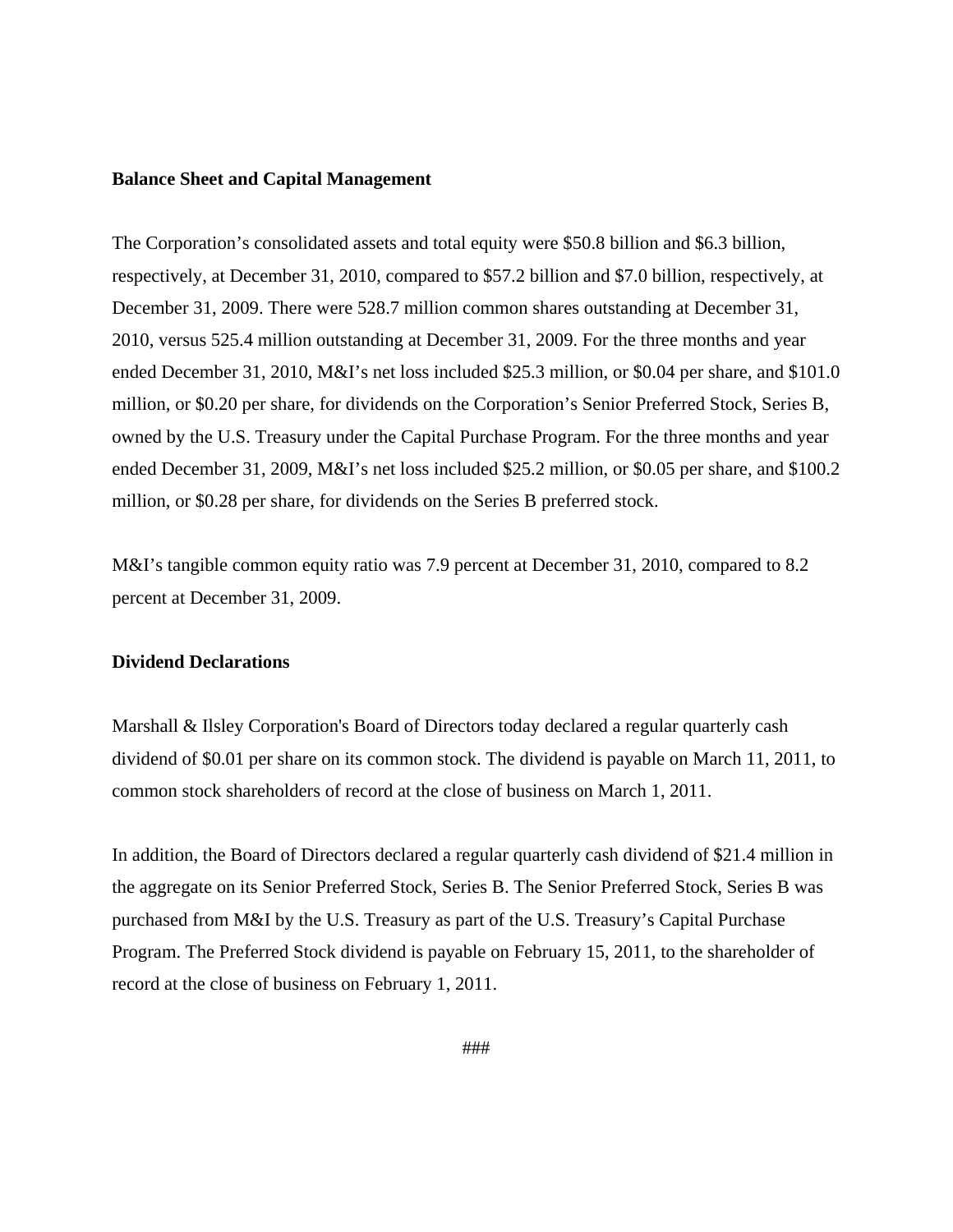#### **About Marshall & Ilsley Corporation**

Marshall & Ilsley Corporation (NYSE: MI) is a diversified financial services corporation headquartered in Milwaukee, Wis., with \$50.8 billion in assets. Founded in 1847, M&I Marshall & Ilsley Bank is the largest Wisconsin-based bank, with 191 offices throughout the state. In addition, M&I has 53 locations throughout Arizona; 36 offices along Florida's west coast and in central Florida; 33 offices in Indianapolis and nearby communities; 26 offices in metropolitan Minneapolis/St. Paul, and one in Duluth, Minn.; 17 offices in the greater St. Louis area; 15 offices in Kansas City and nearby communities; and one office in Las Vegas, Nev. M&I also provides trust and investment management, equipment leasing, mortgage banking, asset-based lending, financial planning, investments, and insurance services from offices throughout the country and on the Internet (www.mibank.com or www.micorp.com).

On December 17, 2010, M&I entered into a definitive agreement under which BMO Financial Group will acquire all outstanding shares of common stock of M&I in a stock-for-stock transaction. Under the terms of the agreement, each outstanding share of M&I will be exchanged for 0.1257 shares of Bank of Montreal upon closing. The transaction is expected to close prior to July 31, 2011. The transaction is subject to customary closing conditions, including regulatory approvals and approval from shareholders of M&I.

#### **Forward-Looking Statements**

This press release contains forward-looking statements within the meaning of the safe harbor provisions of the Private Securities Litigation Reform Act of 1995. Such forward-looking statements include, without limitation, statements regarding expected financial and operating activities and results that are preceded by, followed by, or that include words such as "may," "expects," "anticipates," "estimates" or "believes." Such statements are subject to important factors that could cause M&I's actual results to differ materially from those anticipated by the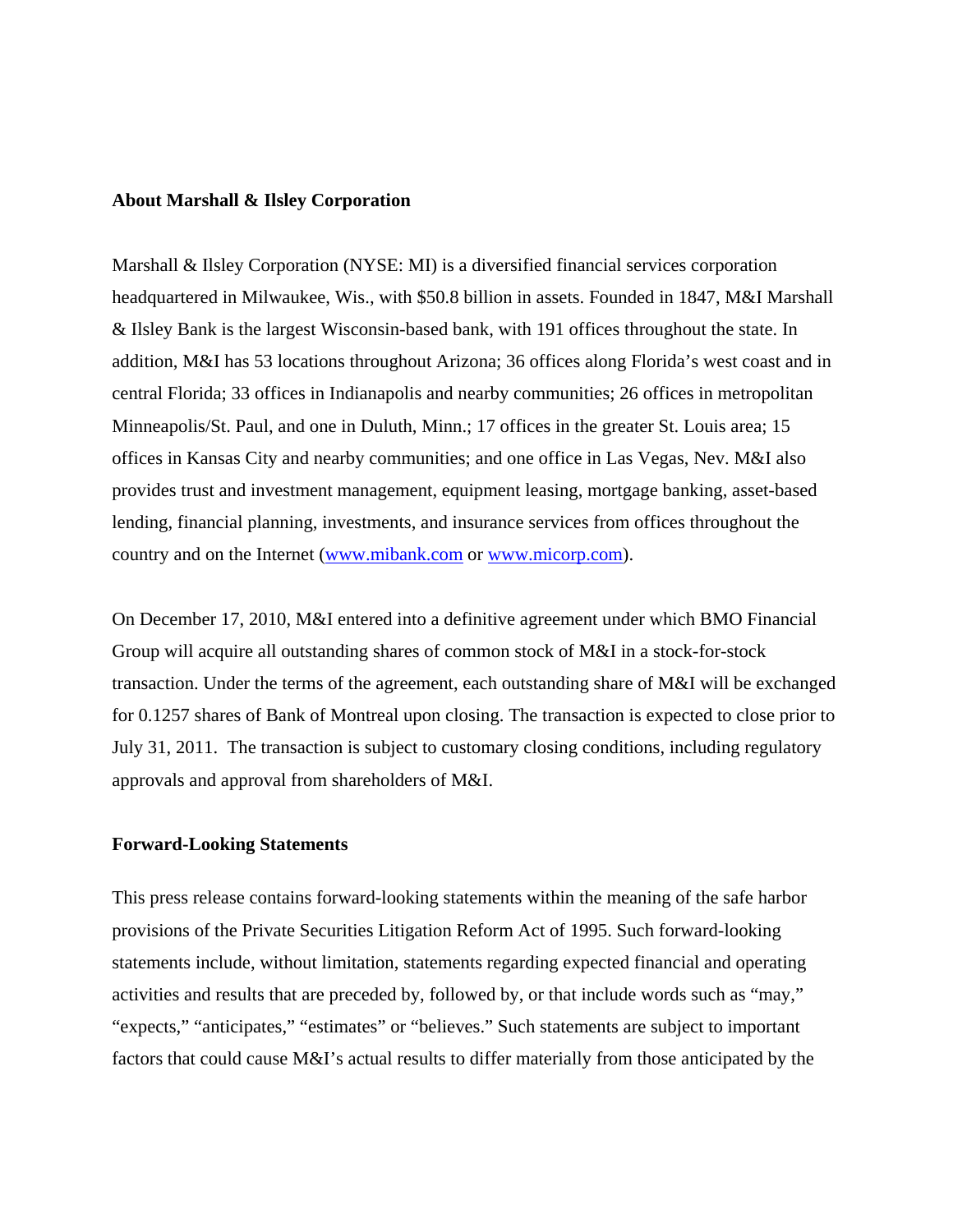forward-looking statements. These factors include (i) risks associated with M&I's pending merger with BMO Financial Group, including, without limitation, failure to receive regulatory or shareholder approval of the merger or to complete the merger in a timely manner or at all, deposit or customer attrition, disruption of M&I's business, and unanticipated costs relating to the merger, (ii) federal and state agency regulation and enforcement actions, which could limit M&I's activities, increase its cost structures or have other negative effects on M&I, (iii) general business and economic conditions, including credit risk and interest rate risk, (iv) M&I's exposure to increased credit risks associated with its real estate loans, (v) various factors, including changes in economic conditions affecting borrowers, new information regarding existing loans and identification of additional problem loans, which could require an increase in M&I's allowance for loan and lease losses, (vi) M&I's ability to maintain required levels of capital, (vii) the impact of recent and future legislative initiatives on the financial markets or on M&I, (viii) M&I's exposure to the actions and potential failure of other financial institutions, (ix) volatility in M&I's stock price and in the capital and credit markets in general, and (x) those factors referenced in Item 1A. Risk Factors in M&I's Annual Report on Form 10-K for the year ended December 31, 2009 and as may be described from time to time in M&I's subsequent SEC filings, which factors are incorporated herein by reference. Readers are cautioned not to place undue reliance on these forward-looking statements, which reflect only M&I's belief as of the date of this press release. Except as required by federal securities law, M&I undertakes no obligation to update these forward-looking statements or reflect events or circumstances after the date of this press release.

## **Additional Information for Shareholders**

In connection with M&I's pending merger with BMO Financial Group, BMO will file with the SEC a Registration Statement on Form F-4 that will include a Proxy Statement of M&I and a Prospectus of BMO, as well as other relevant documents concerning the proposed transaction. Shareholders are urged to read the Registration Statement and the Proxy Statement/Prospectus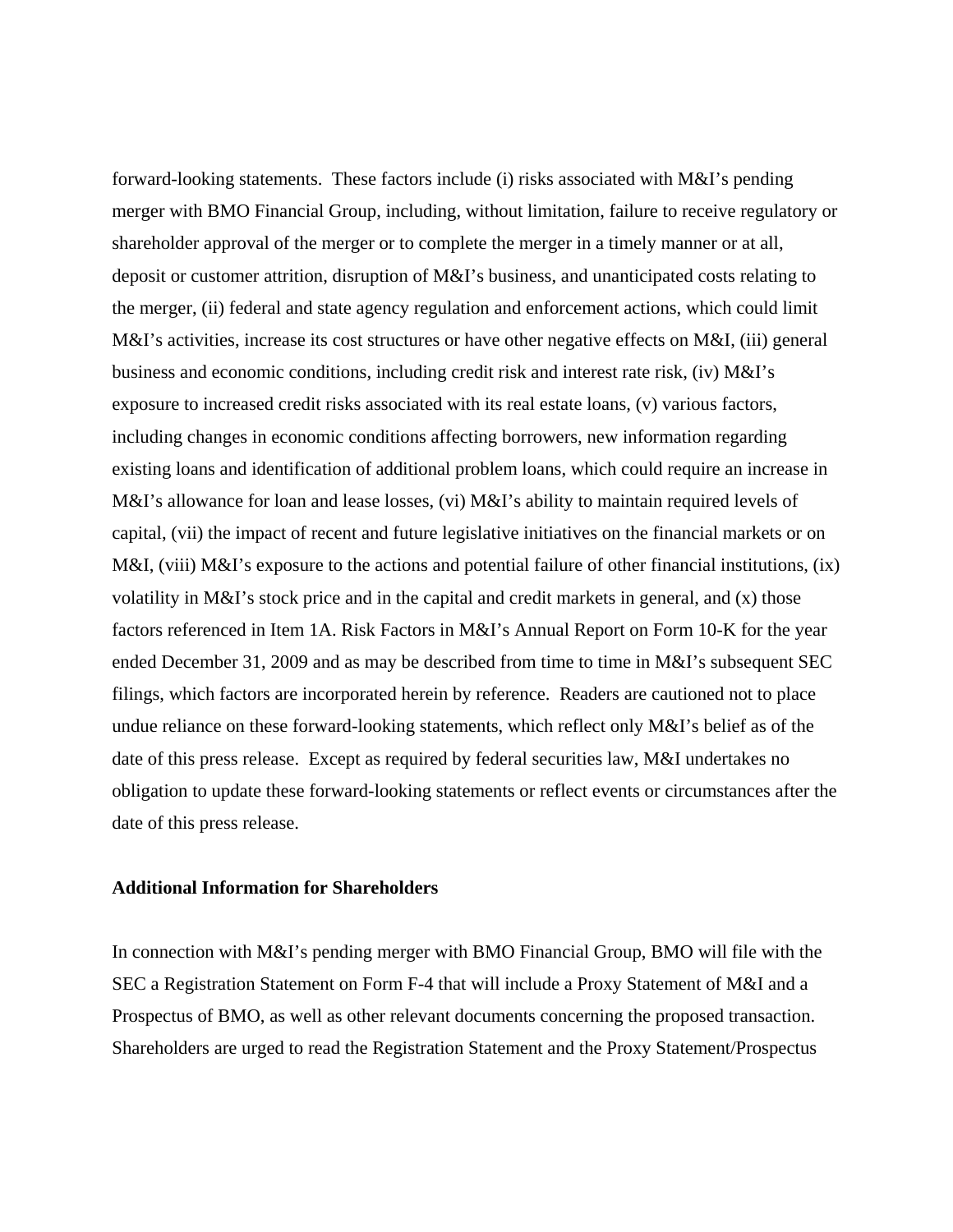regarding the merger when it becomes available and any other relevant documents filed with the SEC, as well as any amendments or supplements to those documents, because they will contain important information.

A free copy of the Proxy Statement/Prospectus, as well as other filings containing information about BMO and M&I, may be obtained at the SEC's Internet site (http://www.sec.gov). You will also be able to obtain these documents, free of charge, from BMO at www.BMO.com under the tab "About BMO - Investor Relations," from M&I by accessing M&I's website at www.MICorp.com under the tab "Investor Relations" and then under the heading "SEC Filings", or from M&I at (414) 765-7814.

BMO and M&I and certain of their directors and executive officers may be deemed to be participants in the solicitation of proxies from the shareholders of M&I in connection with the merger. Information about the directors and executive officers of BMO is set forth in the proxy statement for BMO's 2010 annual meeting of shareholders, as filed with the SEC on Form 6-K on February 26, 2010. Information about the directors and executive officers of M&I is set forth in the proxy statement for M&I's 2010 annual meeting of shareholders, as filed with the SEC on a Schedule 14A on March 12, 2010. Additional information regarding the interests of those participants and other persons who may be deemed participants in the transaction may be obtained by reading the Proxy Statement/Prospectus regarding the merger when it becomes available. Free copies of this document may be obtained as described in the preceding paragraph.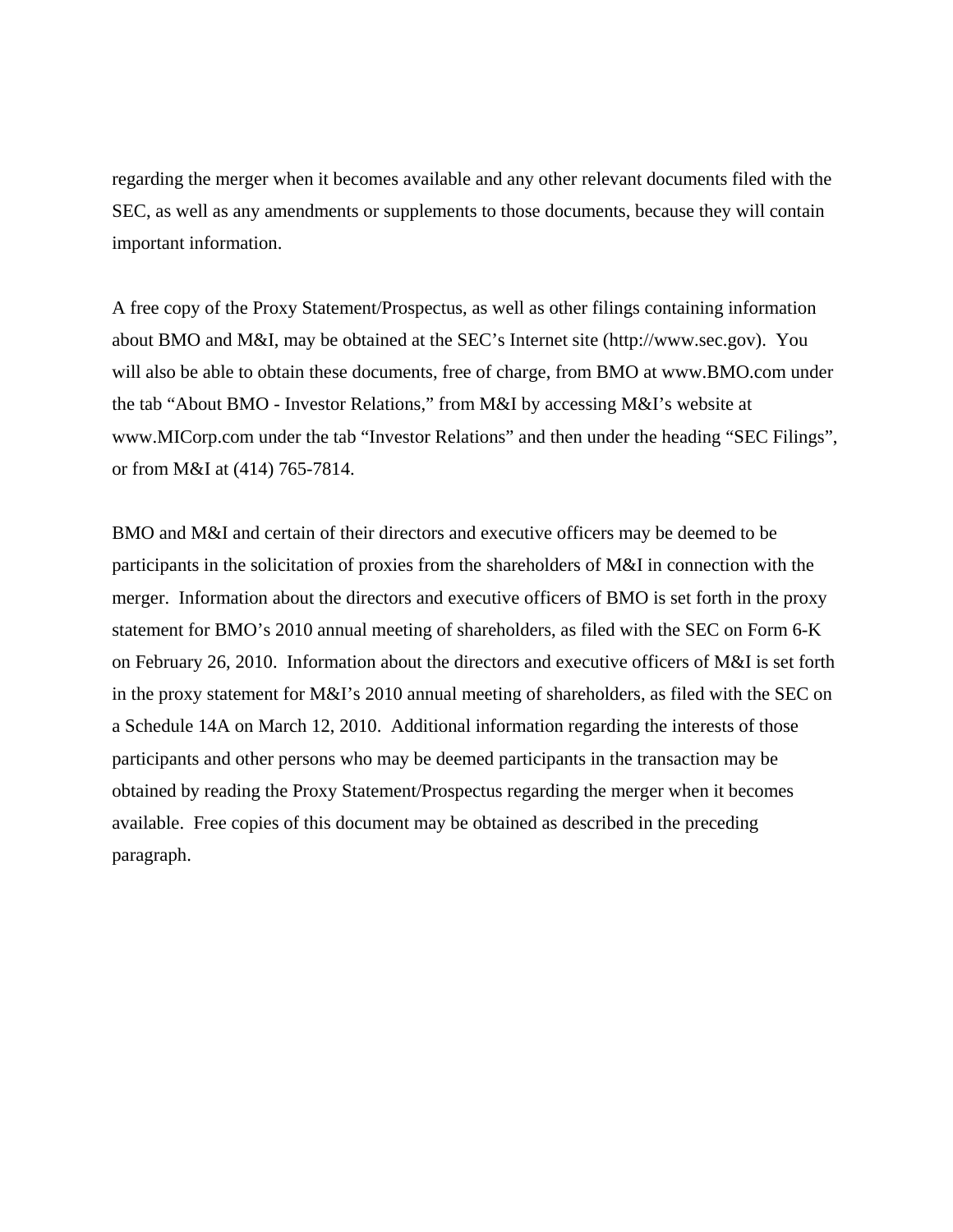#### **Marshall & Ilsley Corporation**

Financial Information

|                                                  | Three Months Ended December 31, |                | Percent          | <b>Twelve Months Ended December 31,</b> |                      | Percent       |
|--------------------------------------------------|---------------------------------|----------------|------------------|-----------------------------------------|----------------------|---------------|
|                                                  | 2010                            | 2009           | Change           | 2010                                    | 2009                 | Change        |
| PER COMMON SHARE DATA                            |                                 |                |                  |                                         |                      |               |
| Diluted:                                         |                                 |                |                  |                                         |                      |               |
| <b>Net Loss</b>                                  | (\$0.25)                        | (\$0.54)       | n.m. %           | (\$1.18)                                | $(\$2.46)$           | n.m. %        |
| <b>Basic:</b>                                    |                                 |                |                  |                                         |                      |               |
| Net Loss                                         | (0.25)                          | (0.54)         | n.m.             | (1.18)                                  | (2.46)               | n.m.          |
| <b>Dividend Declared per Common Share</b>        | 0.01                            | 0.01           | 0.0              | 0.04                                    | 0.04                 | 0.0           |
| <b>Book Value per Common Share</b>               | 8.89                            | 10.21          | $-12.9$          | 8.89                                    | 10.21                | $-12.9$       |
| <b>Common Shares Outstanding (millions):</b>     |                                 |                |                  |                                         |                      |               |
| Average - Diluted                                | 525.3                           | 479.3          | 9.6              | 524.6                                   | 348.5                | 50.5          |
| <b>End of Period</b>                             | 528.7                           | 525.4          | 0.6              | 528.7                                   | 525.4                | 0.6           |
| <b>INCOME STATEMENT (\$millions)</b>             |                                 |                |                  |                                         |                      |               |
| Net Interest Income (FTE)                        | \$375.9                         | \$406.1        | $-7.4%$          | \$1,579.5                               | \$1,608.0            | $-1.8$ %      |
| <b>Provision for Loan and Lease Losses</b>       | 429.1                           | 639.0          | $-32.8$          | 1,758.9                                 | 2,314.6              | $-24.0$       |
| Wealth Management                                | 72.9                            | 69.9           | 4.2              | 280.4                                   | 265.1                | 5.7           |
| Service Charges on Deposits                      | 30.4                            | 33.6           | $-9.6$           | 127.5                                   | 136.6                | $-6.6$        |
| Mortgage Banking                                 | 15.7                            | 6.7            | 133.5            | 37.6                                    | 48.3                 | $-22.2$       |
| Net Investment Securities Gains (Losses)         | 54.4                            | 40.6           | 34.2             | 99.8                                    | 121.8                | $-18.0$       |
| Other                                            | 82.5                            | 89.0           | $-7.3$           | 329.7                                   | 331.2                | $-0.5$        |
| <b>Total Non-Interest Revenues</b>               | 255.9                           | 239.8          | 6.7              | 875.0                                   | 903.0                | $-3.1$        |
| Salaries and Employee Benefits                   | 175.8                           | 169.2          | 3.9              | 713.7                                   | 690.8                | 3.3           |
| Net Occupancy and Equipment                      | 33.6                            | 36.2           | $-7.3$           | 133.6                                   | 135.7                | $-1.6$        |
| FDIC Insurance                                   | 23.0                            | 25.8           | $-10.9$          | 99.4                                    | 107.9                | $-7.9$        |
| <b>Intangible Amortization</b>                   | 5.0                             | 5.9            | $-15.0$          | 20.2                                    | 23.4                 | $-13.7$       |
| Other<br><b>Total Non-Interest Expenses</b>      | 163.0<br>400.4                  | 168.3<br>405.4 | $-3.2$<br>$-1.3$ | 607.4<br>1,574.3                        | 609.0<br>1,566.8     | $-0.3$<br>0.5 |
|                                                  |                                 |                |                  |                                         |                      |               |
| Tax Equivalent Adjustment<br>Pre-Tax Loss        | 5.5                             | 5.8<br>(404.3) | $-5.0$           | 22.2<br>(900.9)                         | 25.4                 | $-12.7$       |
| <b>Benefit for Income Taxes</b>                  | (203.2)<br>(95.1)               | (170.0)        | n.m.<br>n.m.     | (385.0)                                 | (1,395.8)<br>(637.2) | n.m.<br>n.m.  |
| Net Loss Attributable to M&I                     | (\$108.1)                       | $(\$234.3)$    | n.m.             | (\$515.9)                               | $(\$758.6)$          | n.m.          |
| Preferred Dividends                              | (25.3)                          | (25.2)         |                  | (101.0)                                 | (100.2)              |               |
| Net Loss Attributable to M&I Common Shareholders | (\$133.4)                       | (\$259.5)      | n.m. %           | (\$616.9)                               | (\$858.8)            | n.m. %        |
|                                                  |                                 |                |                  |                                         |                      |               |
| <b>KEY RATIOS</b>                                |                                 |                |                  |                                         |                      |               |
| Net Interest Margin (FTE) / Avg. Earning Assets  | 3.15 %                          | 2.95 %         |                  | 3.15 %                                  | 2.85 %               |               |
| Interest Spread (FTE)                            | 2.79                            | 2.55           |                  | 2.79                                    | 2.46                 |               |
| <b>Efficiency Ratio</b>                          | 69.4 %                          | 67.0 %         |                  | 66.9 %                                  | 65.6 %               |               |
|                                                  |                                 |                |                  |                                         |                      |               |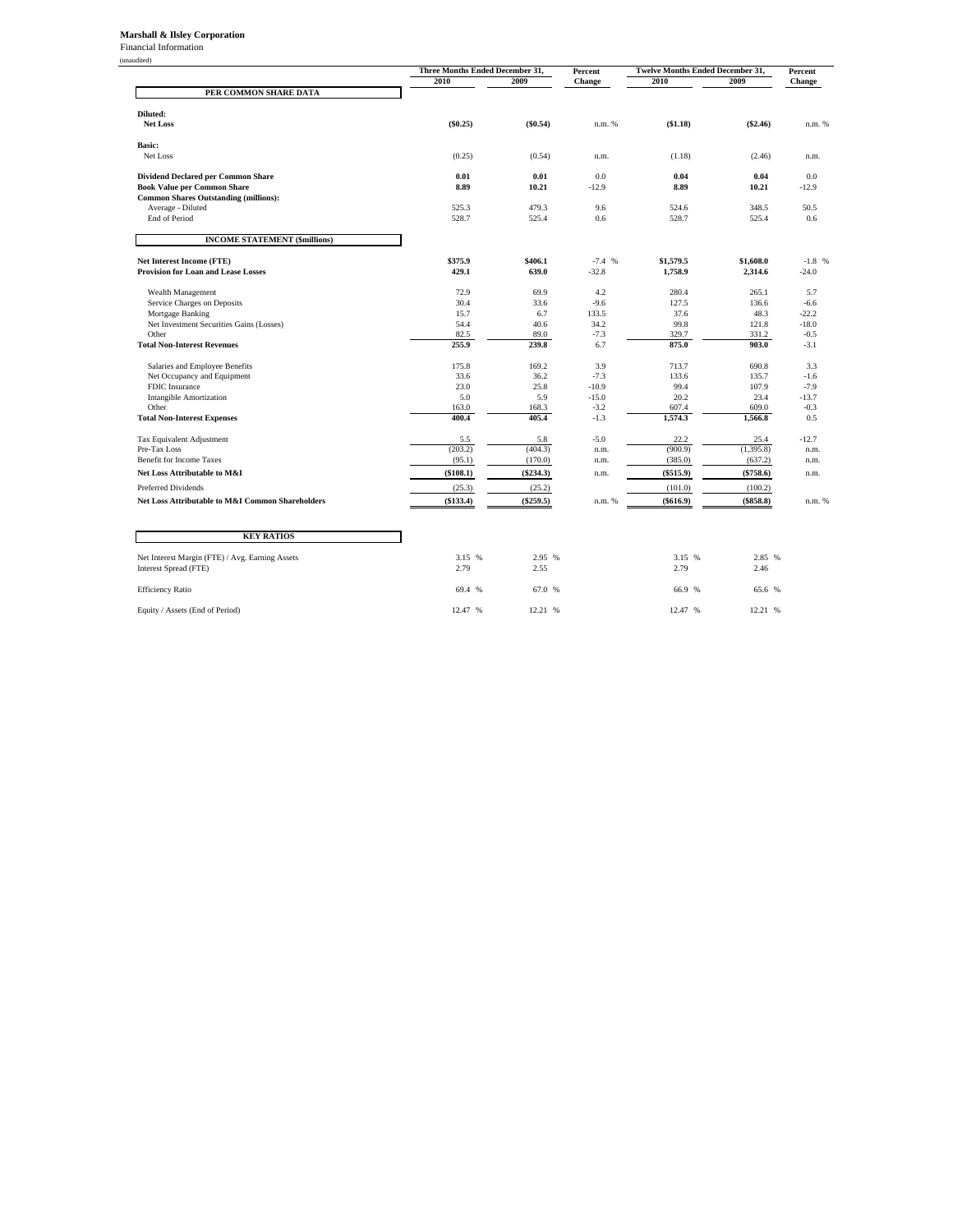#### **Marshall & Ilsley Corporation**

Financial Information (unaudited)

|                                                    | As of December 31. | Percent  |           |  |
|----------------------------------------------------|--------------------|----------|-----------|--|
|                                                    | 2010               | 2009     | Change    |  |
| <b>ASSETS</b> (\$millions)                         |                    |          |           |  |
| Cash & Due From Banks                              | \$511              | \$769    | $-33.6%$  |  |
| <b>Trading Assets</b>                              | 258                | 256      | 0.9       |  |
| Short - Term Investments                           | 2.464              | 1.192    | 106.7     |  |
| <b>Investment Securities</b>                       | 6.957              | 7.177    | $-3.1$    |  |
| Loans and Leases:                                  |                    |          |           |  |
| Commercial Loans & Leases                          | 11.623             | 12.950   | $-10.2$   |  |
| <b>Commercial Real Estate</b>                      | 12.401             | 13.646   | $-9.1$    |  |
| <b>Residential Real Estate</b>                     | 4,341              | 4,969    | $-12.6$   |  |
| <b>Construction and Development</b>                | 3,202              | 5,539    | $-42.2$   |  |
| Home Equity Loans & Lines                          | 4,213              | 4,715    | $-10.6$   |  |
| Personal Loans and Leases                          | 1,219              | 2,399    | $-49.2$   |  |
| Total Loans and Leases                             | 36.999             | 44.218   | $-16.3$   |  |
| Reserve for Loan & Lease Losses                    | (1,388)            | (1.481)  | $-6.3$    |  |
| Premises and Equipment, net                        | 528                | 566      | $-6.7$    |  |
| Goodwill and Other Intangibles                     | 724                | 744      | $-2.6$    |  |
| Other Assets                                       | 3,779              | 3,769    | 0.2       |  |
| <b>Total Assets</b>                                | \$50,832           | \$57,210 | $-11.1$ % |  |
|                                                    |                    |          |           |  |
| <b>LIABILITIES &amp; EQUITY (\$millions)</b>       |                    |          |           |  |
| Deposits:                                          |                    |          |           |  |
| Noninterest Bearing                                | \$8,079            | \$7,833  | 3.1 %     |  |
| <b>Interest Bearing:</b>                           |                    |          |           |  |
| Savings and NOW                                    | 4,922              | 6,938    | $-29.1$   |  |
| Money Market                                       | 15,898             | 11,315   | 40.5      |  |
| Time                                               | 9,197              | 15,306   | $-39.9$   |  |
| Foreign                                            | 163                | 246      | $-33.6$   |  |
| <b>Total Interest Bearing</b>                      | 30.180             | 33,805   | $-10.7$   |  |
| <b>Total Deposits</b>                              | 38,259             | 41,638   | $-8.1$    |  |
| Short - Term Borrowings                            | 228                | 1,120    | $-79.7$   |  |
| Long - Term Borrowings                             | 5,029              | 6,426    | $-21.7$   |  |
| Other Liabilities                                  | 977                | 1,040    | $-6.1$    |  |
| <b>Total Liabilities</b>                           | 44.493             | 50,224   | $-11.4$   |  |
| Equity:                                            |                    |          |           |  |
| Marshall & Ilsley Corporation Shareholders' Equity | 6,328              | 6,975    | $-9.3$    |  |
| Noncontrolling Interest in Subsidiaries            | 11                 | 11       | $-1.8$    |  |
| <b>Total Equity</b>                                | 6,339              | 6,986    | $-9.3$    |  |
| Total Liabilities & Equity                         | \$50,832           | \$57,210 | $-11.1$ % |  |
|                                                    |                    |          |           |  |

|                                                        | Three Months Ended December 31, |          | Percent   | Twelve Months Ended December 31, |          | Percent  |
|--------------------------------------------------------|---------------------------------|----------|-----------|----------------------------------|----------|----------|
|                                                        | 2010                            | 2009     | Change    | 2010                             | 2009     | Change   |
| <b>AVERAGE ASSETS (\$millions)</b>                     |                                 |          |           |                                  |          |          |
| Cash & Due From Banks                                  | \$639                           | \$756    | $-15.5$ % | \$670                            | \$761    | $-12.0%$ |
| <b>Trading Assets</b>                                  | 306                             | 261      | 17.3      | 286                              | 418      | $-31.7$  |
| Short - Term Investments                               | 2,458                           | 2,475    | $-0.7$    | 1,805                            | 1,330    | 35.7     |
| <b>Investment Securities</b>                           | 5,879                           | 6,519    | $-9.8$    | 6,839                            | 6.939    | $-1.4$   |
| Loans and Leases:                                      |                                 |          |           |                                  |          |          |
| Commercial Loans and Leases                            | 11.764                          | 13,202   | $-10.9$   | 12,212                           | 14,390   | $-15.1$  |
| <b>Commercial Real Estate</b>                          | 12,821                          | 13,813   | $-7.2$    | 13,255                           | 13,523   | $-2.0$   |
| <b>Residential Real Estate</b>                         | 4,491                           | 5,085    | $-11.7$   | 4,677                            | 5,450    | $-14.2$  |
| Construction and Development                           | 3,475                           | 6,064    | $-42.7$   | 4,477                            | 7,235    | $-38.1$  |
| Home Equity Loans and Lines                            | 4,292                           | 4,762    | $-9.9$    | 4,470                            | 4,909    | $-8.9$   |
| Personal Loans and Leases                              | 1,901                           | 2,405    | $-21.0$   | 2,157                            | 2,269    | $-4.9$   |
| <b>Total Loans and Leases</b>                          | 38.744                          | 45.331   | $-14.5$   | 41.248                           | 47,776   | $-13.7$  |
| Reserve for Loan & Lease Losses                        | (1, 393)                        | (1, 459) | $-4.5$    | (1, 487)                         | (1, 357) | 9.6      |
| Premises and Equipment, net                            | 542                             | 570      | $-4.8$    | 553                              | 571      | $-3.2$   |
| Goodwill and Other Intangibles                         | 727                             | 749      | $-2.9$    | 734                              | 755      | $-2.8$   |
| Other Assets                                           | 3,901                           | 3,277    | 19.0      | 3,781                            | 3,070    | 23.2     |
| <b>Total Assets</b>                                    | \$51,803                        | \$58,479 | $-11.4$ % | \$54,429                         | \$60,263 | $-9.7%$  |
|                                                        |                                 |          |           |                                  |          |          |
| Memo:                                                  |                                 |          |           |                                  |          |          |
| <b>Average Earning Assets</b>                          | \$47,387                        | \$54,586 |           | \$50,178                         | \$56,463 |          |
| Average Earning Assets Excluding Investment Securities |                                 |          |           |                                  |          |          |
| <b>Unrealized Gains/Losses</b>                         | \$47,346                        | \$54,548 |           | \$50,130                         | \$56,456 |          |
|                                                        |                                 |          |           |                                  |          |          |
| <b>AVG LIABILITIES &amp; EQUITY (\$millions)</b>       |                                 |          |           |                                  |          |          |
| Deposits:                                              |                                 |          |           |                                  |          |          |
| Noninterest Bearing                                    | \$8.121                         | \$7,998  | 1.5 %     | \$7,862                          | \$7,429  | 5.8 %    |
| <b>Interest Bearing:</b>                               |                                 |          |           |                                  |          |          |
| Savings and NOW                                        | 4,980                           | 6,468    | $-23.0$   | 6,042                            | 4,947    | 22.2     |
| Money Market                                           | 15.656                          | 10,721   | 46.0      | 13,712                           | 10.463   | 31.1     |
| Time                                                   | 9,606                           | 16,082   | $-40.3$   | 12,326                           | 17,212   | $-28.4$  |
| Foreign                                                | 196                             | 302      | $-34.9$   | 217                              | 564      | $-61.6$  |
| <b>Total Interest Bearing</b>                          | 30,438                          | 33,573   | $-9.3$    | 32.297                           | 33,186   | $-2.7$   |
| <b>Total Deposits</b>                                  | 38,559                          | 41,571   | $-7.2$    | 40,159                           | 40,615   | $-1.1$   |
| Short - Term Borrowings                                | 440                             | 1,524    | $-71.2$   | 752                              | 3,317    | $-77.3$  |
| Long - Term Borrowings                                 | 5,103                           | 7,335    | $-30.4$   | 5,662                            | 8,676    | $-34.7$  |
| Other Liabilities                                      | 1,129                           | 1,031    | 9.6       | 1,046                            | 1,047    | 0.0      |
| <b>Total Liabilities</b>                               | 45,231                          | 51,461   | $-12.1$   | 47,619                           | 53,655   | $-11.2$  |
| Equity:                                                |                                 |          |           |                                  |          |          |
| Marshall & Ilsley Corporation Shareholders' Equity     | 6,561                           | 7,007    | $-6.4$    | 6,799                            | 6,597    | 3.1      |
| Noncontrolling Interest in Subsidiaries                | 11                              | 11       | $-1.5$    | 11                               | 11       | 2.2      |
| <b>Total Equity</b>                                    | 6,572                           | 7,018    | $-6.4$    | 6,810                            | 6,608    | 3.1      |
| Total Liabilities & Equity                             | \$51,803                        | \$58,479 | $-11.4$ % | \$54,429                         | \$60,263 | $-9.7%$  |
|                                                        |                                 |          |           |                                  |          |          |
| Memo:                                                  |                                 |          |           |                                  |          |          |
| Average Interest Bearing Liabilities                   | \$35,981                        | \$42,432 |           | \$38,711                         | \$45,179 |          |